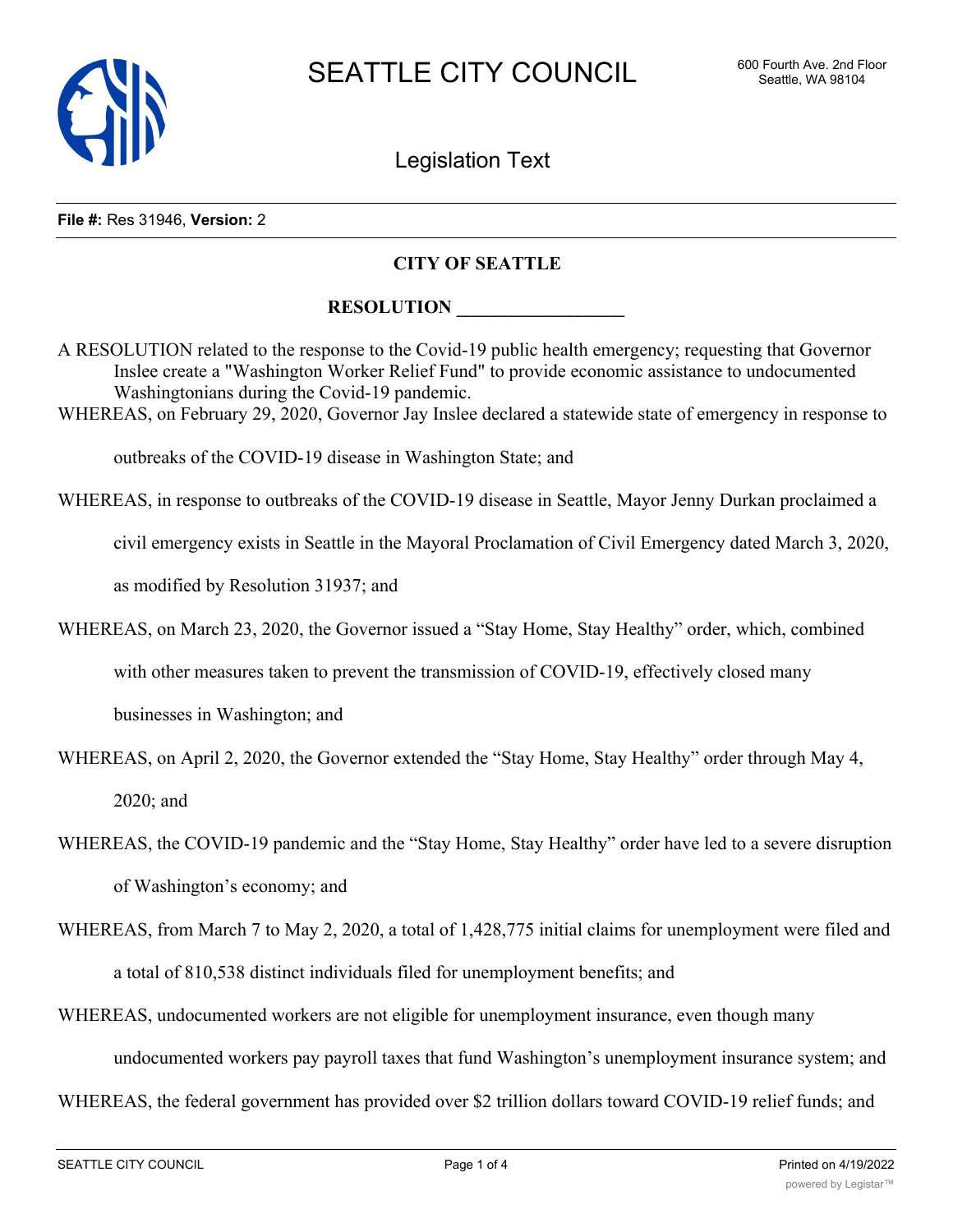WHEREAS, undocumented workers are not eligible for federal COVID-19 relief funds; and

- WHEREAS, according to the American Immigration Council, over 250,000 undocumented immigrants live in Washington and undocumented workers comprise five percent of the state's labor force; and
- WHEREAS, according to the American Immigration Council, over 130,326 children in Washington are U.S. citizens living with at least one undocumented family member; and
- WHEREAS, according to the Institute on Taxation and Economic Policy, undocumented immigrants in Washington paid an estimated \$316.6 million in state and local taxes in 2014; and

WHEREAS, many undocumented workers are denied their right to state-mandated paid sick leave; and

- WHEREAS, undocumented workers are particularly vulnerable to violations of their rights at work, and without a viable safety net they may be forced to work without personal protective equipment (PPE), forced to work despite feeling ill, or be afraid to report working conditions that violate the stay-home orders; and
- WHEREAS, undocumented immigrants are not eligible for health insurance through the Affordable Care Act, Medicare, and many Medicaid programs and therefore must pay for medical care out of pocket; and
- WHEREAS, as an integral and valued part of our community, undocumented persons must be supported through the health and economic crisis created by COVID-19; and
- WHEREAS, over 400 organizations have signed a coalition letter demanding the creation of a Washington Worker Relief Fund; NOW, THEREFORE,

## **BE IT RESOLVED BY THE CITY COUNCIL OF THE CITY OF SEATTLE, THE MAYOR CONCURRING, THAT:**

Section 1. The City Council finds and declares that:

A. On February 29, 2020, Governor Jay Inslee proclaimed a State of Emergency for all counties throughout Washington State as a result of the confirmed person-to-person spread of COVID-19 in Washington.

B. The COVID-19 disease, caused by a virus that spreads easily from person to person and which may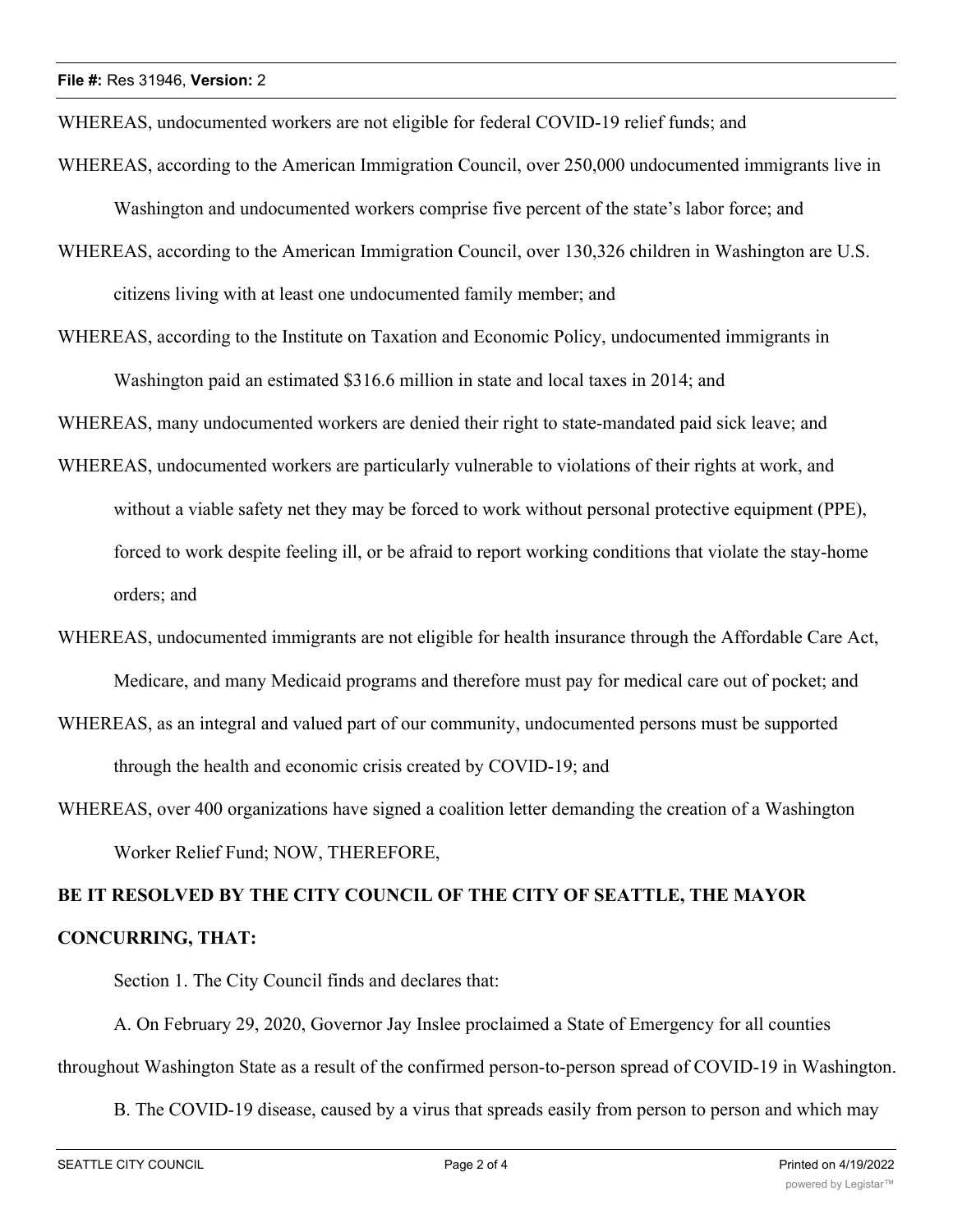cause serious injury and death, has spread throughout King County and Seattle.

C. On March 3, 2020, Mayor Durkan issued a Proclamation of Civil Emergency declaring a civil emergency within Seattle based on the confirmed spread of COVID-19 in King County and resulting deaths.

D. In recognition of the danger that hospitals may become overwhelmed with COVID-19 patients unless the spread of the disease is slowed, on March 23, 2020, Governor Inslee imposed a stay-home order throughout Washington, prohibiting all people in the State from leaving their homes or participating in gatherings with only limited exceptions for participating in essential activities or essential business services. The order is currently in effect through May 4, 2020.

E. The Governor's Proclamation 20-28 prohibits agencies from taking action (as defined in RCW 42.30.020), unless the matter is (1) necessary and routine; or (2) necessary to respond to the COVID-19 public health emergency.

F. This legislation is necessary to respond to the COVID-19 public health emergency because this legislation urges the governor to provide economic relief to those impacted by the COVID-19 emergency and who cannot access many of the existing COVID-19 relief funds.

Section 2. The Seattle City Council urges Governor Inslee and the Washington State Legislature to:

A. Create a "Washington Worker Relief Fund" with an initial allocation of at least \$100 million, to be administered by community-based organizations to provide emergency economic assistance to undocumented Washingtonians during the COVID-19 pandemic; and,

B. Work to create a system that will provide wage replacement protection to workers who lose their jobs and are excluded from the current unemployment insurance system, including undocumented immigrants, to protect public health and support workers and their families during Washington's economic recovery.

Section 3. The City Council requests that the Office of Intergovernmental Relations deliver copies of this resolution, upon adoption, to Governor Jay Inslee and caucus leadership.

Adopted by the City Council the day of the council state of the council of the day of the council state of the council state of the council state of the council state of the council state of the council state of the counci